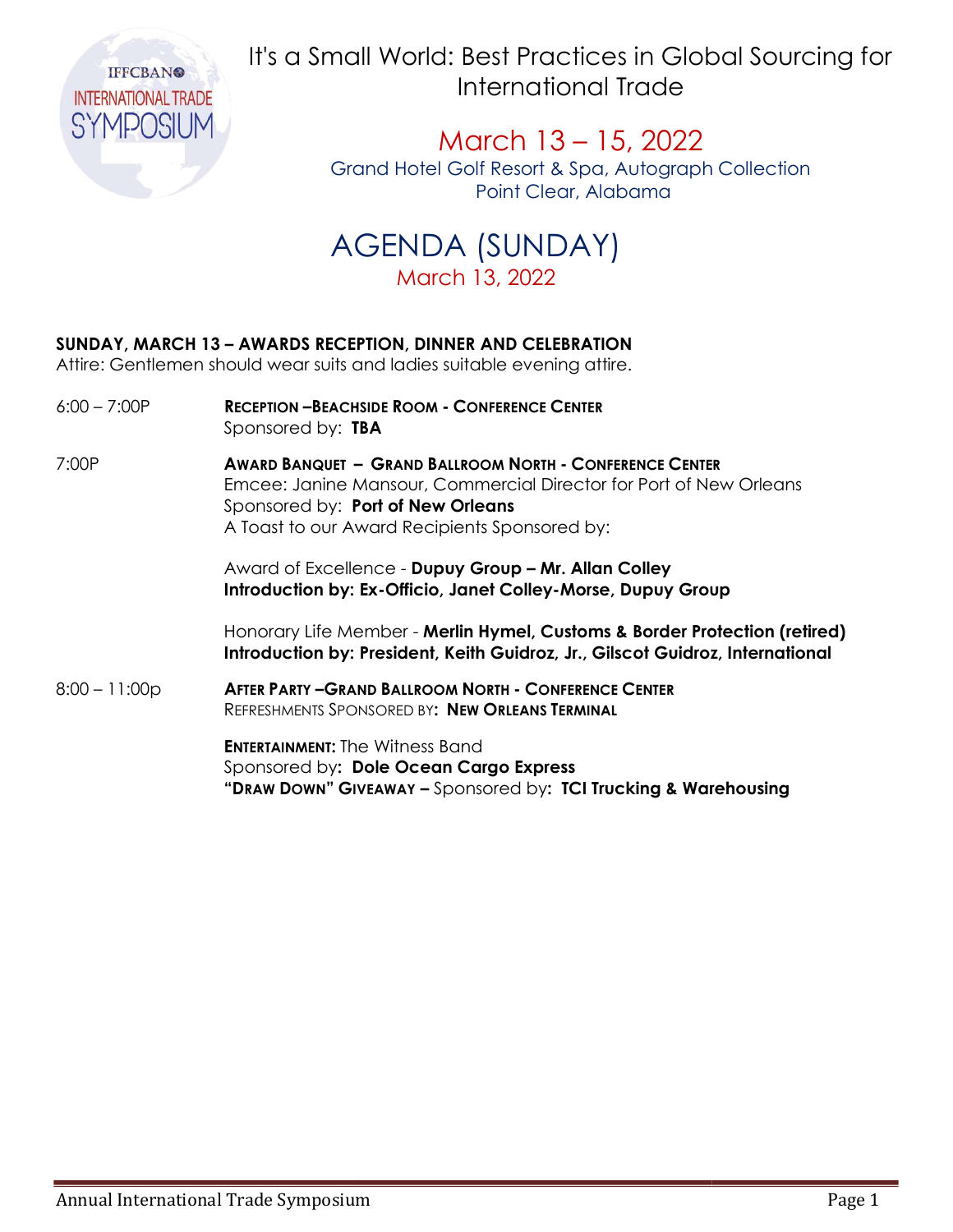

## March 14, 2022 AGENDA (MONDAY)

## MONDAY, MARCH 14 - GENERAL SESSIONS

| <b>IFFCBANO</b>                         | AGENDA (MONDAY)                                                                                                                                                                                                                                                                                                            |  |
|-----------------------------------------|----------------------------------------------------------------------------------------------------------------------------------------------------------------------------------------------------------------------------------------------------------------------------------------------------------------------------|--|
| <b>INTERNATIONAL TRADE</b><br>SYMPOSIUM | March 14, 2022                                                                                                                                                                                                                                                                                                             |  |
|                                         |                                                                                                                                                                                                                                                                                                                            |  |
| <b>Business Casual Attire Suggested</b> | <b>MONDAY, MARCH 14 - GENERAL SESSIONS</b>                                                                                                                                                                                                                                                                                 |  |
| 9:00A                                   | <b>REGISTRATION - AZALEA FOYER - CONFERENCE CENTER</b><br>REGISTRATION GIFT SPONSORED BY: Dupuy Group<br>ROOM KEYS SPONSORED BY: Hancock Whitney Bank                                                                                                                                                                      |  |
| 11:00A                                  | <b>WELCOMING REMARKS &amp; HOUSEKEEPING - AZALEA FOYER</b><br>Keith Guidroz, Jr., President IFFCBANO                                                                                                                                                                                                                       |  |
| $11:15A - 12:15P$                       | Keynote Luncheon - AZALEA C-F-CONFERENCE CENTER                                                                                                                                                                                                                                                                            |  |
|                                         | Sponsored by: Louisiana Maritime International Chamber of Commerce                                                                                                                                                                                                                                                         |  |
|                                         | STATE OF TRADE IN 2022: COVID19, CONGESTION, SKY HIGH RATES, POLICY<br>Introduction by: Kristi App, J. W. Allen & Co.<br>Janine Mansour, Commercial Director-Port of New Orleans                                                                                                                                           |  |
| $12:15 - 12:30P$                        | Break - Azalea Foyer - Sponsored by: Red River Waterway Commission                                                                                                                                                                                                                                                         |  |
| $12:30 - 1:15P$                         | <b>CYBERSECURITY: PROTECTING YOUR BUSINESS FROM AN INVISIBLE YET CRIPPLING</b><br><b>THREAT - Azalea C-F</b><br>Moderator: TBA<br>Speaker: Christie Brush, Regional Vice President, Avalon Risk Management<br>(Insurance)<br>Speaker: Cyber Liability - Andrew R. Lee, Partner Litigation Practice -Jones<br><b>Walker</b> |  |
| $1:15 - 2:15P$                          | <b>U.S. Customs &amp; Border Protection</b><br>Introduction by: Merlin Hymel, CBP (retired)<br>Terri Edwards, New Orleans Area Port Director, Customs and Border Protection<br>And Mark Choina, Assistant Area Port Director - Tactical and Trade                                                                          |  |
| 2:15-2:45P                              | Attitude Adjustment Break - Azalea Foyer<br>Sponsored by: Kean Miller, LLP                                                                                                                                                                                                                                                 |  |
| 2:45 - 3:30P                            | <b>CONGESTION AND GENERAL SHIPPING ISSUES IN TODAY'S WORLD</b><br>Speaker: Michael Aitken, Intralox                                                                                                                                                                                                                        |  |
| $3:30 - 4:00P$                          | <b>IFFCBANO GENERAL MEMBERSHIP MEETING - AZALEA SALON</b><br>Regular & Associate Members please plan to attend this important meeting.                                                                                                                                                                                     |  |
| $6:00 - 8:00P$                          | <b>NETWORKING RECEPTION - Sundial Patio &amp; Pool</b><br>SPONSORED BY: ROANOKE TRADE SERVICES, INC.<br><b>WEATHER BACKUP - AZALEA SALON A-B</b>                                                                                                                                                                           |  |
|                                         |                                                                                                                                                                                                                                                                                                                            |  |
|                                         | Annual International Trade Symposium<br>Page 2                                                                                                                                                                                                                                                                             |  |